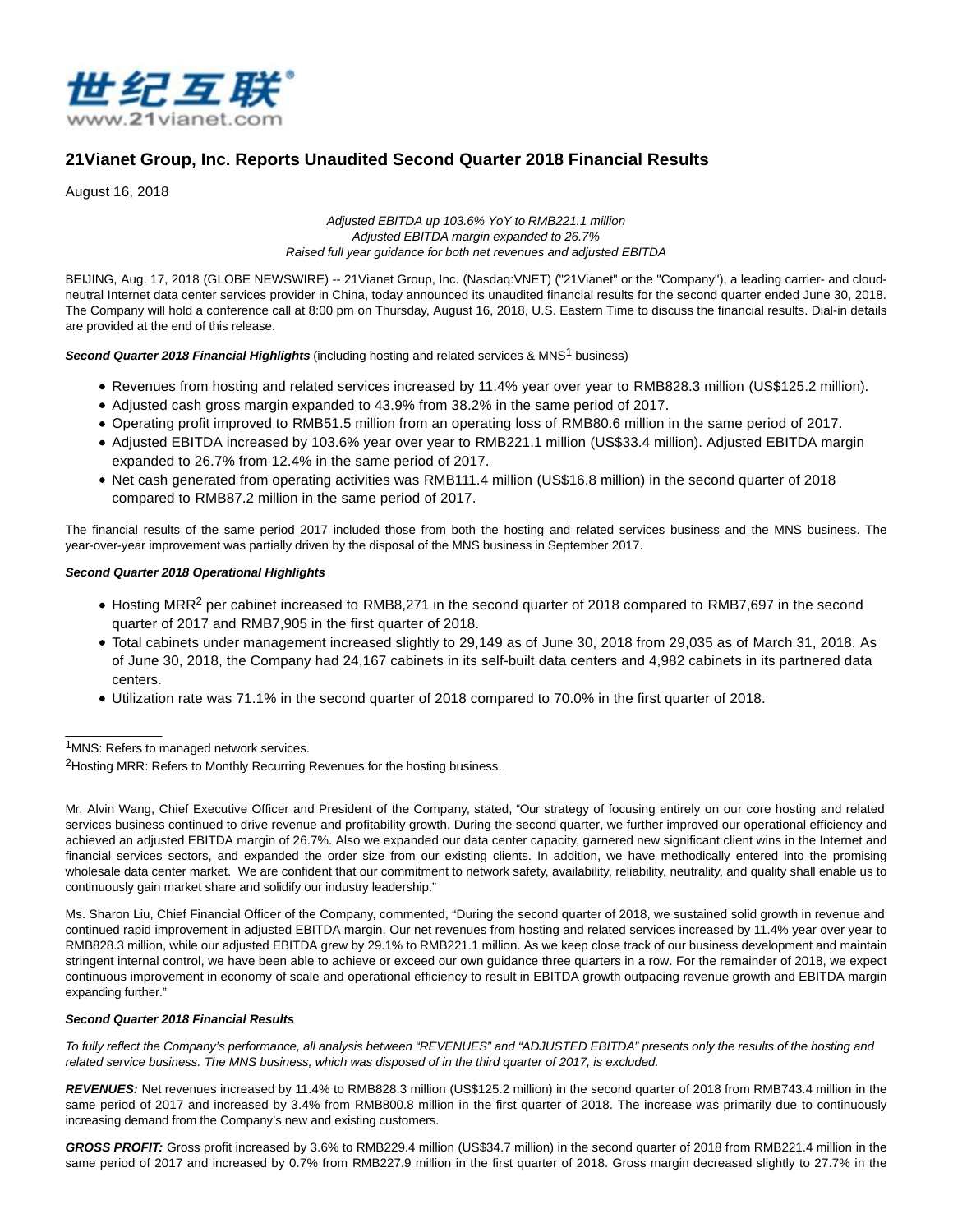second quarter of 2018 from 29.8% in the same period of 2017 but remained relatively stable compared to the first quarter of 2018. The decrease was mainly due to an increase in depreciation.

**ADJUSTED CASH GROSS PROFIT,** which excludes depreciation, amortization, and share-based compensation expenses, increased by 14.4% to RMB364.0 million (US\$55.0 million) in the second quarter of 2018 from RMB318.2 million in the same period of 2017 and increased by 4.8% from RMB347.5 million in the first quarter of 2018. Adjusted cash gross margin expanded to 43.9% in the second quarter of 2018 from 42.8% in the same period of 2017 and 43.4% in the previous quarter. The increase was a result of the Company's efficient management of cabinet capacity, power usage efficiency and human resources in the second quarter of 2018. Since the second quarter of 2018, the Company eliminated approximately 214 lowermargin cabinets in partnered data centers, bringing the total number of partnered cabinets to 4,982 in the second quarter of 2018 from 5,768 in the same period of 2017.

**OPERATING EXPENSES:** Total operating expenses increased by 3.0% to RMB177.9 million (US\$26.9 million) in the second quarter of 2018 from RMB172.7 million in the same period of 2017 and increased by 3.8% from RMB171.5 million in the first quarter of 2018. As a percentage of net revenues, total operating expenses was 21.5% in the second quarter of 2018, compared to 23.2% in the same period of 2017 and 21.4% in the first quarter of 2018.

Adjusted operating expenses, which exclude share-based compensation expenses and changes in the fair value of contingent purchase consideration payable, increased by 1.2% to RMB161.9 million (US\$24.5 million) in the second quarter of 2018 from RMB160.0 million in the same period of 2017 but decreased by 3.2% from RMB167.2 million in the first quarter of 2018. As a percentage of net revenues, adjusted operating expenses decreased to 19.5% in the second quarter of 2018 from 21.5% in the same period of 2017 and 20.9% in the previous quarter. The decrease was primarily due to the successful implementation and execution of the Company's cost control measures.

Sales and marketing expenses were RMB41.8 million (US\$6.3 million) in the second quarter of 2018, compared to RMB45.0 million in the same period of 2017 and from RMB41.2 million in the first quarter of 2018.

Research and development expenses were RMB22.2 million (US\$3.3 million) in the second quarter of 2018 compared to RMB23.9 million in the same period of 2017 and RMB22.0 million in the first quarter of 2018.

General and administrative expenses were RMB109.1 million (US\$16.5 million) in the second quarter of 2018 compared to RMB104.8 million in the same period of 2017 and RMB112.3 million in the first quarter of 2018.

**ADJUSTED EBITDA:** Adjusted EBITDA for the second quarter of 2018 increased by 29.1% to RMB221.1 million (US\$33.4 million) from RMB171.3 million in the same period of 2017 and increased by 12.8% compared to the first quarter of 2018. Adjusted EBITDA for the second quarter of 2018 excludes share-based compensation expenses of RMB10.8 million (US\$1.6 million) and changes in the fair value of contingent purchase consideration payable, which was a loss of RMB5.5 million (US\$0.8 million). Adjusted EBITDA margin expanded to 26.7% in the second quarter of 2018 from 23.0% in the same period of 2017 and 24.5% in the first quarter of 2018.

**NET PROFIT/LOSS:** Net loss for the second quarter of 2018 was RMB95.5 million (US\$14.4 million) compared to net loss of RMB119.3 million in the same period of 2017 and net profit of RMB34.7 million in the first quarter of 2018. The quarter-over-quarter change was mainly due to foreign exchange fluctuation.

PROFIT/LOSS PER SHARE: Basic and diluted loss per share was RMB0.14(US\$0.02) in the second quarter of 2018, which represents the equivalent of RMB0.84(US\$0.12) per American Depositary Share ("ADS"). Each ADS represents six ordinary shares. Diluted profit per share is calculated using net profit divided by the weighted average number of shares.

As of June 30, 2018, the Company's **cash and cash equivalents, restricted cash and short-term investments** were RMB2.66 billion (US\$401.6 million).

**Net cash generated from operating activities** was RMB111.4 million (US\$16.8 million) in the second quarter of 2018.

#### **Recent Developments**

In August 2018, the Company secured over 1,000 datacenter cabinets in Shanghai, China. The newly added cabinets are consistent with the Company's capacity expansion strategy. The Company expects these additional cabinets to be delivered in two batches by the end of 2018.

In August 2018, the Company and a subsidiary of Tus Holdings entered into a long-term lease agreement for the Company's rights to use over 20,000m<sup>2</sup> property in Beijing, China. The new property is expected to add 3,000 to 4,000 additional cabinet to the Company's datacenter network. The first batch of cabinets is estimated to be delivered in the second half of 2019.

On July 19, 2018, the Company announced that its wholly-owned subsidiary Shanghai Blue Cloud Technology Co., Ltd. ("21V Blue Cloud") has entered into distribution agreements with four world-class cloud service providers including Unify Cloud, AvePoint, Agile Point and Fadada.com who officially authorized 21V Blue Cloud as a distributor of their products and services in mainland China.

#### **Financial Outlook**

For the third quarter of 2018, the Company expects net revenues to be in the range of RMB840 million to RMB860 million. Adjusted EBITDA is expected to be in the range of RMB230 million to RMB250 million.

Based on solid first half 2018 results, the Company is raising its full year 2018 guidance for both net revenues and adjusted EBITDA. For the full year, the Company now expects net revenues to be in the range of RMB3.28 billion to RMB3.38 billion. Adjusted EBITDA for the full year is expected to be in the range of RMB800 million to RMB880 million.

The forecast reflects the Company's current and preliminary view on the market and its operational conditions, which is subject to change.

#### **Conference Call**

The Company will hold a conference call at 8:00 pm on Thursday, August 16, 2018 U.S. Eastern Time, or 8:00 am on Friday, August 17, 2018 Beijing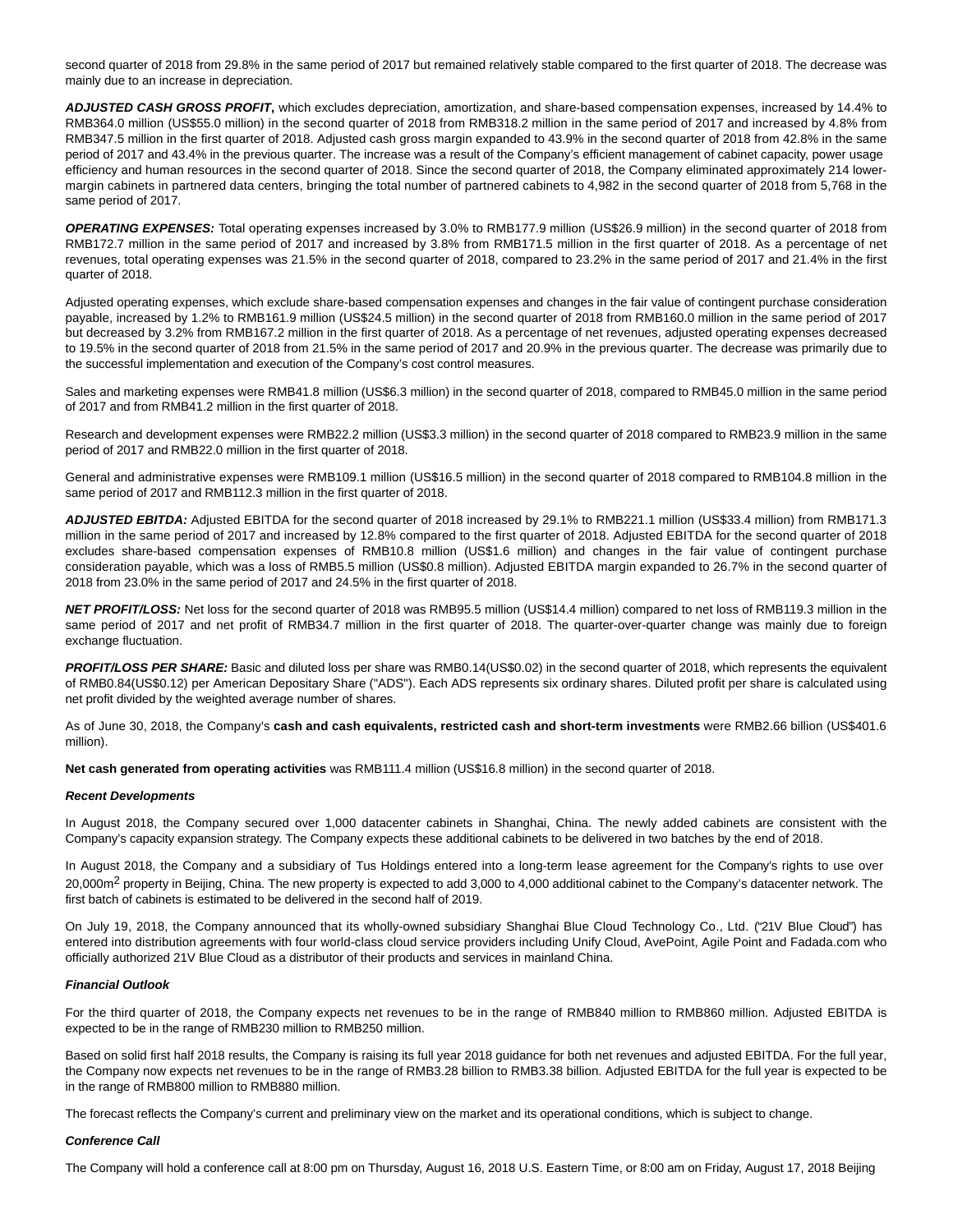Time, to discuss the financial results.

Participants may access the call by dialing the following numbers:

| United States Toll Free: | +1-855-500-8701 |
|--------------------------|-----------------|
| International:           | +65-6713-5440   |
| China Domestic:          | 400-120-0654    |
| Hong Kong:               | +852-3018-6776  |
| Conference ID:           | 4288535         |
|                          |                 |

The replay will be accessible through August 24, 2018 by dialing the following numbers:

| United States Toll Free: | +1-855-452-5696 |
|--------------------------|-----------------|
| International:           | +61-2-9003-4211 |
| Conference ID:           | 4288535         |

A live and archived webcast of the conference call will be available through the Company's investor relation website a[t http://ir.21vianet.com.](https://www.globenewswire.com/Tracker?data=K9UfU0ICwMD9DpZM-49tbQ9T2SNet2hOop4Pn2AMIs_kpLyz-OG9HQudVYRTeQihXVrhyzsjZ2IiVlj50NmQhenmuyPjXG1sJuc8PyBbmx0=)

#### **Non-GAAP Disclosure**

In evaluating its business, 21Vianet considers and uses the following non-GAAP measures defined as non-GAAP financial measures by the SEC as supplemental measure to review and assess its operating performance: adjusted cash gross profit, adjusted cash gross margin, adjusted operating expenses, adjusted EBITDA, adjusted EBITDA margin, The presentation of these non-GAAP financial measures is not intended to be considered in isolation or as a substitute for the financial information prepared and presented in accordance with U.S. GAAP. For more information on these non-GAAP financial measures, please see the table captioned "Reconciliations of GAAP and non-GAAP results" set forth at the end of this press release.

The non-GAAP financial measures are provided as additional information to help investors compare business trends among different reporting periods on a consistent basis and to enhance investors' overall understanding of the Company's current financial performance and prospects for the future. These non-GAAP financial measures should be considered in addition to results prepared in accordance with U.S. GAAP, but should not be considered a substitute for, or superior to, U.S. GAAP results. In addition, the Company's calculation of the non-GAAP financial measures may be different from the calculation used by other companies, and therefore comparability may be limited.

#### **Exchange Rate**

This announcement contains translations of certain RMB amounts into U.S. dollars ("USD") at specified rates solely for the convenience of the reader. Unless otherwise stated, all translations from RMB to USD were made at the rate of RMB6.6171 to US\$1.00, the noon buying rate in effect on June 29, 2018 in the H.10 statistical release of the Federal Reserve Board. The Company makes no representation that the RMB or USD amounts referred could be converted into USD or RMB, as the case may be, at any particular rate or at all. For analytical presentation, all percentages are calculated using the numbers presented in the financial statements contained in this earnings release.

#### **Statement Regarding Unaudited Condensed Financial Information**

The unaudited financial information set forth above is preliminary and subject to potential adjustments. Adjustments to the consolidated financial statements may be identified when audit work has been performed for the Company's year-end audit, which could result in significant differences from this preliminary unaudited condensed financial information.

### **About 21Vianet**

21Vianet Group, Inc. is a leading carrier- and cloud-neutral Internet data center services provider in China. 21Vianet provides hosting and related services, cloud services, and business VPN services, improving the reliability, security and speed of its customers' Internet infrastructure. Customers may locate their servers and networking equipment in 21Vianet's data centers and connect to China's Internet backbone through 21Vianet's extensive fiber optic network. 21Vianet operates in more than 30 cities throughout China, servicing a diversified and loyal base of nearly 5,000 hosting and related enterprise customers that span numerous industries ranging from Internet companies to government entities and blue-chip enterprises to small- to mid-sized enterprises.

#### **Safe Harbor Statement**

This announcement contains forward-looking statements. These forward-looking statements are made under the "safe harbor" provisions of the U.S. Private Securities Litigation Reform Act of 1995. These statements can be identified by terminology such as "will," "expects," "anticipates," "future," "intends," "plans," "believes," "estimates" and similar statements. Among other things, quotations from management in this announcement as well as 21Vianet's strategic and operational plans contain forward-looking statements. 21Vianet may also make written or oral forward-looking statements in its reports filed with, or furnished to, the U.S. Securities and Exchange Commission, in its annual reports to shareholders, in press releases and other written materials and in oral statements made by its officers, directors or employees to third parties. Statements that are not historical facts, including statements about 21Vianet's beliefs and expectations, are forward-looking statements. Forward-looking statements involve inherent risks and uncertainties. A number of factors could cause actual results to differ materially from those contained in any forward-looking statement, including but not limited to the following: 21Vianet's goals and strategies; 21Vianet's expansion plans; the expected growth of the data center services market; expectations regarding demand for, and market acceptance of, 21Vianet's services; 21Vianet's expectations regarding keeping and strengthening its relationships with customers; 21Vianet's plans to invest in research and development to enhance its solution and service offerings; and general economic and business conditions in the regions where 21Vianet provides solutions and services. Further information regarding these and other risks is included in 21Vianet's reports filed with, or furnished to, the Securities and Exchange Commission. All information provided in this press release and in the attachments is as of the date of this press release, and 21Vianet undertakes no duty to update such information, except as required under applicable law.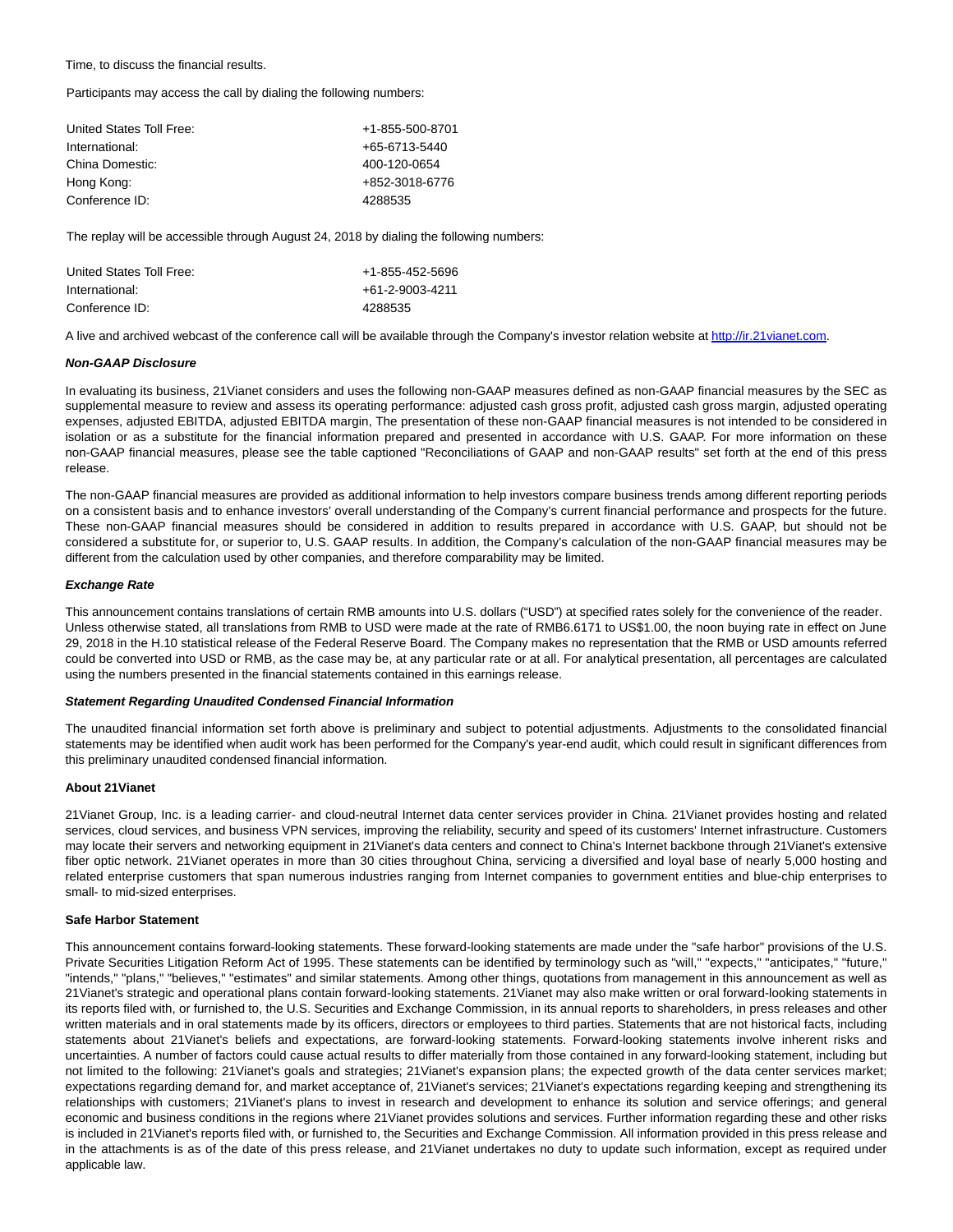## **Investor Relations Contacts:**

**21Vianet Group, Inc.** Rene Jiang +86 10 8456 2121 [IR@21Vianet.com](https://www.globenewswire.com/Tracker?data=5VKQ2zyegBYrwC9JEufznU_ZCNDhDJzzdILm5GeTpShr1Aj5DtUg5-dW21AxqZ1d2IA170O85YyMucsanV5S-A==)

Julia Jiang +86 10 8456 2121 [IR@21Vianet.com](https://www.globenewswire.com/Tracker?data=5VKQ2zyegBYrwC9JEufznY7_ZkmztPXu5-PLqdZVXfb7i99BACB7-SYzXLq1SUdU3A7cgN3dyKNhrPTpd7GMXA==)

**ICR, Inc.** Jack Wang

+1 (646) 405-4922 [IR@21Vianet.com](https://www.globenewswire.com/Tracker?data=5VKQ2zyegBYrwC9JEufznX9OyWcwfAzETkgnFPr2CRiHJWwxPXlokZiNHhcGJbIWK7p9ormsWDLpx1ZFkenbWA==)

## **21VIANET GROUP, INC. CONSOLIDATED BALANCE SHEETS (Amount in thousands of Renminbi ("RMB") and US dollars ("US\$"))**

| December 31,<br><b>June 30,</b><br>2018<br>2017<br><b>RMB</b><br>US\$<br><b>RMB</b><br>(Audited)<br>(Unaudited)<br>(Unaudited)<br><b>Assets</b><br><b>Current assets:</b><br>1,949,631<br>Cash and cash equivalents<br>2,150,173<br>324,942<br>Restricted cash<br>242,494<br>285,590<br>43,159<br>Accounts and notes receivable, net<br>455,811<br>536,642<br>81,099<br>548,890<br>Short-term investments<br>218,370<br>33,001<br>710<br>174<br>Inventories<br>26<br>933,750<br>1,057,177<br>159,765<br>Prepaid expenses and other current assets<br>121,922<br>Amount due from related parties<br>114,256<br>18,425<br>4,245,542<br>4,370,048<br><b>Total current assets</b><br>660,417<br><b>Non-current assets:</b><br>3,392,168<br>512,637<br>Property and equipment, net<br>3,319,424<br>Intangible assets, net<br>401,115<br>372,375<br>56,275<br>Land use rights, net<br>163,671<br>149,287<br>22,561<br>Goodwill<br>989,530<br>149,541<br>989,530<br>510,926<br>505,299<br>76,363<br>Long-term investments<br>20,210<br>20,385<br>Amount due from related parties<br>3,081<br>512<br>Restricted cash<br>3,344<br>3,389<br>172,818<br>129,249<br>19,533<br>Deferred tax assets<br>81,581<br>143,416<br>21,674<br>Other non-current assets<br>5,662,619<br>5,705,098<br>862,177<br><b>Total non-current assets</b><br><b>Total assets</b><br>9,908,161<br>10,075,146<br>1,522,594<br><b>Liabilities and Shareholders' Equity</b><br><b>Current liabilities:</b><br>50,000<br>69,999<br>10,579<br>Short-term bank borrowings<br>252,892<br>287,987<br>43,522<br>Accounts and notes payable<br>Accrued expenses and other payables<br>657,133<br>582,317<br>88,002<br>Deferred revenue<br>55,753<br>41,465<br>6,266<br>403,244<br>Advances from customers<br>475,541<br>71,865<br>13,309<br>29,650<br>4,481<br>Income taxes payable<br>Amounts due to related parties<br>55,675<br>54,795<br>8,281<br>Current portion of long-term bank borrowings<br>70,289<br>60,643<br>9,165<br>201,315<br>217,271<br>Current portion of capital lease obligations<br>32,835<br>4,574<br>4,574<br>691<br>Current portion of deferred government grant<br>11,139<br>11,729<br>Current portion of bonds payable<br>1,773<br><b>Total current liabilities</b><br>1,775,323<br>1,835,971<br>277,460<br><b>Non-current liabilities:</b><br>187,638<br>25,590<br>Long-term bank borrowings<br>169,331<br>7,015<br>Amounts due to related parties<br>46,416 | As of | As of |  |  |
|---------------------------------------------------------------------------------------------------------------------------------------------------------------------------------------------------------------------------------------------------------------------------------------------------------------------------------------------------------------------------------------------------------------------------------------------------------------------------------------------------------------------------------------------------------------------------------------------------------------------------------------------------------------------------------------------------------------------------------------------------------------------------------------------------------------------------------------------------------------------------------------------------------------------------------------------------------------------------------------------------------------------------------------------------------------------------------------------------------------------------------------------------------------------------------------------------------------------------------------------------------------------------------------------------------------------------------------------------------------------------------------------------------------------------------------------------------------------------------------------------------------------------------------------------------------------------------------------------------------------------------------------------------------------------------------------------------------------------------------------------------------------------------------------------------------------------------------------------------------------------------------------------------------------------------------------------------------------------------------------------------------------------------------------------------------------------------------------------------------------------------------------------------------------------------------------------------------------------------------------------------------------------------------------------------------------------------------------------------------------------------------------------------------------------------------------|-------|-------|--|--|
|                                                                                                                                                                                                                                                                                                                                                                                                                                                                                                                                                                                                                                                                                                                                                                                                                                                                                                                                                                                                                                                                                                                                                                                                                                                                                                                                                                                                                                                                                                                                                                                                                                                                                                                                                                                                                                                                                                                                                                                                                                                                                                                                                                                                                                                                                                                                                                                                                                             |       |       |  |  |
|                                                                                                                                                                                                                                                                                                                                                                                                                                                                                                                                                                                                                                                                                                                                                                                                                                                                                                                                                                                                                                                                                                                                                                                                                                                                                                                                                                                                                                                                                                                                                                                                                                                                                                                                                                                                                                                                                                                                                                                                                                                                                                                                                                                                                                                                                                                                                                                                                                             |       |       |  |  |
|                                                                                                                                                                                                                                                                                                                                                                                                                                                                                                                                                                                                                                                                                                                                                                                                                                                                                                                                                                                                                                                                                                                                                                                                                                                                                                                                                                                                                                                                                                                                                                                                                                                                                                                                                                                                                                                                                                                                                                                                                                                                                                                                                                                                                                                                                                                                                                                                                                             |       |       |  |  |
|                                                                                                                                                                                                                                                                                                                                                                                                                                                                                                                                                                                                                                                                                                                                                                                                                                                                                                                                                                                                                                                                                                                                                                                                                                                                                                                                                                                                                                                                                                                                                                                                                                                                                                                                                                                                                                                                                                                                                                                                                                                                                                                                                                                                                                                                                                                                                                                                                                             |       |       |  |  |
|                                                                                                                                                                                                                                                                                                                                                                                                                                                                                                                                                                                                                                                                                                                                                                                                                                                                                                                                                                                                                                                                                                                                                                                                                                                                                                                                                                                                                                                                                                                                                                                                                                                                                                                                                                                                                                                                                                                                                                                                                                                                                                                                                                                                                                                                                                                                                                                                                                             |       |       |  |  |
|                                                                                                                                                                                                                                                                                                                                                                                                                                                                                                                                                                                                                                                                                                                                                                                                                                                                                                                                                                                                                                                                                                                                                                                                                                                                                                                                                                                                                                                                                                                                                                                                                                                                                                                                                                                                                                                                                                                                                                                                                                                                                                                                                                                                                                                                                                                                                                                                                                             |       |       |  |  |
|                                                                                                                                                                                                                                                                                                                                                                                                                                                                                                                                                                                                                                                                                                                                                                                                                                                                                                                                                                                                                                                                                                                                                                                                                                                                                                                                                                                                                                                                                                                                                                                                                                                                                                                                                                                                                                                                                                                                                                                                                                                                                                                                                                                                                                                                                                                                                                                                                                             |       |       |  |  |
|                                                                                                                                                                                                                                                                                                                                                                                                                                                                                                                                                                                                                                                                                                                                                                                                                                                                                                                                                                                                                                                                                                                                                                                                                                                                                                                                                                                                                                                                                                                                                                                                                                                                                                                                                                                                                                                                                                                                                                                                                                                                                                                                                                                                                                                                                                                                                                                                                                             |       |       |  |  |
|                                                                                                                                                                                                                                                                                                                                                                                                                                                                                                                                                                                                                                                                                                                                                                                                                                                                                                                                                                                                                                                                                                                                                                                                                                                                                                                                                                                                                                                                                                                                                                                                                                                                                                                                                                                                                                                                                                                                                                                                                                                                                                                                                                                                                                                                                                                                                                                                                                             |       |       |  |  |
|                                                                                                                                                                                                                                                                                                                                                                                                                                                                                                                                                                                                                                                                                                                                                                                                                                                                                                                                                                                                                                                                                                                                                                                                                                                                                                                                                                                                                                                                                                                                                                                                                                                                                                                                                                                                                                                                                                                                                                                                                                                                                                                                                                                                                                                                                                                                                                                                                                             |       |       |  |  |
|                                                                                                                                                                                                                                                                                                                                                                                                                                                                                                                                                                                                                                                                                                                                                                                                                                                                                                                                                                                                                                                                                                                                                                                                                                                                                                                                                                                                                                                                                                                                                                                                                                                                                                                                                                                                                                                                                                                                                                                                                                                                                                                                                                                                                                                                                                                                                                                                                                             |       |       |  |  |
|                                                                                                                                                                                                                                                                                                                                                                                                                                                                                                                                                                                                                                                                                                                                                                                                                                                                                                                                                                                                                                                                                                                                                                                                                                                                                                                                                                                                                                                                                                                                                                                                                                                                                                                                                                                                                                                                                                                                                                                                                                                                                                                                                                                                                                                                                                                                                                                                                                             |       |       |  |  |
|                                                                                                                                                                                                                                                                                                                                                                                                                                                                                                                                                                                                                                                                                                                                                                                                                                                                                                                                                                                                                                                                                                                                                                                                                                                                                                                                                                                                                                                                                                                                                                                                                                                                                                                                                                                                                                                                                                                                                                                                                                                                                                                                                                                                                                                                                                                                                                                                                                             |       |       |  |  |
|                                                                                                                                                                                                                                                                                                                                                                                                                                                                                                                                                                                                                                                                                                                                                                                                                                                                                                                                                                                                                                                                                                                                                                                                                                                                                                                                                                                                                                                                                                                                                                                                                                                                                                                                                                                                                                                                                                                                                                                                                                                                                                                                                                                                                                                                                                                                                                                                                                             |       |       |  |  |
|                                                                                                                                                                                                                                                                                                                                                                                                                                                                                                                                                                                                                                                                                                                                                                                                                                                                                                                                                                                                                                                                                                                                                                                                                                                                                                                                                                                                                                                                                                                                                                                                                                                                                                                                                                                                                                                                                                                                                                                                                                                                                                                                                                                                                                                                                                                                                                                                                                             |       |       |  |  |
|                                                                                                                                                                                                                                                                                                                                                                                                                                                                                                                                                                                                                                                                                                                                                                                                                                                                                                                                                                                                                                                                                                                                                                                                                                                                                                                                                                                                                                                                                                                                                                                                                                                                                                                                                                                                                                                                                                                                                                                                                                                                                                                                                                                                                                                                                                                                                                                                                                             |       |       |  |  |
|                                                                                                                                                                                                                                                                                                                                                                                                                                                                                                                                                                                                                                                                                                                                                                                                                                                                                                                                                                                                                                                                                                                                                                                                                                                                                                                                                                                                                                                                                                                                                                                                                                                                                                                                                                                                                                                                                                                                                                                                                                                                                                                                                                                                                                                                                                                                                                                                                                             |       |       |  |  |
|                                                                                                                                                                                                                                                                                                                                                                                                                                                                                                                                                                                                                                                                                                                                                                                                                                                                                                                                                                                                                                                                                                                                                                                                                                                                                                                                                                                                                                                                                                                                                                                                                                                                                                                                                                                                                                                                                                                                                                                                                                                                                                                                                                                                                                                                                                                                                                                                                                             |       |       |  |  |
|                                                                                                                                                                                                                                                                                                                                                                                                                                                                                                                                                                                                                                                                                                                                                                                                                                                                                                                                                                                                                                                                                                                                                                                                                                                                                                                                                                                                                                                                                                                                                                                                                                                                                                                                                                                                                                                                                                                                                                                                                                                                                                                                                                                                                                                                                                                                                                                                                                             |       |       |  |  |
|                                                                                                                                                                                                                                                                                                                                                                                                                                                                                                                                                                                                                                                                                                                                                                                                                                                                                                                                                                                                                                                                                                                                                                                                                                                                                                                                                                                                                                                                                                                                                                                                                                                                                                                                                                                                                                                                                                                                                                                                                                                                                                                                                                                                                                                                                                                                                                                                                                             |       |       |  |  |
|                                                                                                                                                                                                                                                                                                                                                                                                                                                                                                                                                                                                                                                                                                                                                                                                                                                                                                                                                                                                                                                                                                                                                                                                                                                                                                                                                                                                                                                                                                                                                                                                                                                                                                                                                                                                                                                                                                                                                                                                                                                                                                                                                                                                                                                                                                                                                                                                                                             |       |       |  |  |
|                                                                                                                                                                                                                                                                                                                                                                                                                                                                                                                                                                                                                                                                                                                                                                                                                                                                                                                                                                                                                                                                                                                                                                                                                                                                                                                                                                                                                                                                                                                                                                                                                                                                                                                                                                                                                                                                                                                                                                                                                                                                                                                                                                                                                                                                                                                                                                                                                                             |       |       |  |  |
|                                                                                                                                                                                                                                                                                                                                                                                                                                                                                                                                                                                                                                                                                                                                                                                                                                                                                                                                                                                                                                                                                                                                                                                                                                                                                                                                                                                                                                                                                                                                                                                                                                                                                                                                                                                                                                                                                                                                                                                                                                                                                                                                                                                                                                                                                                                                                                                                                                             |       |       |  |  |
|                                                                                                                                                                                                                                                                                                                                                                                                                                                                                                                                                                                                                                                                                                                                                                                                                                                                                                                                                                                                                                                                                                                                                                                                                                                                                                                                                                                                                                                                                                                                                                                                                                                                                                                                                                                                                                                                                                                                                                                                                                                                                                                                                                                                                                                                                                                                                                                                                                             |       |       |  |  |
|                                                                                                                                                                                                                                                                                                                                                                                                                                                                                                                                                                                                                                                                                                                                                                                                                                                                                                                                                                                                                                                                                                                                                                                                                                                                                                                                                                                                                                                                                                                                                                                                                                                                                                                                                                                                                                                                                                                                                                                                                                                                                                                                                                                                                                                                                                                                                                                                                                             |       |       |  |  |
|                                                                                                                                                                                                                                                                                                                                                                                                                                                                                                                                                                                                                                                                                                                                                                                                                                                                                                                                                                                                                                                                                                                                                                                                                                                                                                                                                                                                                                                                                                                                                                                                                                                                                                                                                                                                                                                                                                                                                                                                                                                                                                                                                                                                                                                                                                                                                                                                                                             |       |       |  |  |
|                                                                                                                                                                                                                                                                                                                                                                                                                                                                                                                                                                                                                                                                                                                                                                                                                                                                                                                                                                                                                                                                                                                                                                                                                                                                                                                                                                                                                                                                                                                                                                                                                                                                                                                                                                                                                                                                                                                                                                                                                                                                                                                                                                                                                                                                                                                                                                                                                                             |       |       |  |  |
|                                                                                                                                                                                                                                                                                                                                                                                                                                                                                                                                                                                                                                                                                                                                                                                                                                                                                                                                                                                                                                                                                                                                                                                                                                                                                                                                                                                                                                                                                                                                                                                                                                                                                                                                                                                                                                                                                                                                                                                                                                                                                                                                                                                                                                                                                                                                                                                                                                             |       |       |  |  |
|                                                                                                                                                                                                                                                                                                                                                                                                                                                                                                                                                                                                                                                                                                                                                                                                                                                                                                                                                                                                                                                                                                                                                                                                                                                                                                                                                                                                                                                                                                                                                                                                                                                                                                                                                                                                                                                                                                                                                                                                                                                                                                                                                                                                                                                                                                                                                                                                                                             |       |       |  |  |
|                                                                                                                                                                                                                                                                                                                                                                                                                                                                                                                                                                                                                                                                                                                                                                                                                                                                                                                                                                                                                                                                                                                                                                                                                                                                                                                                                                                                                                                                                                                                                                                                                                                                                                                                                                                                                                                                                                                                                                                                                                                                                                                                                                                                                                                                                                                                                                                                                                             |       |       |  |  |
|                                                                                                                                                                                                                                                                                                                                                                                                                                                                                                                                                                                                                                                                                                                                                                                                                                                                                                                                                                                                                                                                                                                                                                                                                                                                                                                                                                                                                                                                                                                                                                                                                                                                                                                                                                                                                                                                                                                                                                                                                                                                                                                                                                                                                                                                                                                                                                                                                                             |       |       |  |  |
|                                                                                                                                                                                                                                                                                                                                                                                                                                                                                                                                                                                                                                                                                                                                                                                                                                                                                                                                                                                                                                                                                                                                                                                                                                                                                                                                                                                                                                                                                                                                                                                                                                                                                                                                                                                                                                                                                                                                                                                                                                                                                                                                                                                                                                                                                                                                                                                                                                             |       |       |  |  |
|                                                                                                                                                                                                                                                                                                                                                                                                                                                                                                                                                                                                                                                                                                                                                                                                                                                                                                                                                                                                                                                                                                                                                                                                                                                                                                                                                                                                                                                                                                                                                                                                                                                                                                                                                                                                                                                                                                                                                                                                                                                                                                                                                                                                                                                                                                                                                                                                                                             |       |       |  |  |
|                                                                                                                                                                                                                                                                                                                                                                                                                                                                                                                                                                                                                                                                                                                                                                                                                                                                                                                                                                                                                                                                                                                                                                                                                                                                                                                                                                                                                                                                                                                                                                                                                                                                                                                                                                                                                                                                                                                                                                                                                                                                                                                                                                                                                                                                                                                                                                                                                                             |       |       |  |  |
|                                                                                                                                                                                                                                                                                                                                                                                                                                                                                                                                                                                                                                                                                                                                                                                                                                                                                                                                                                                                                                                                                                                                                                                                                                                                                                                                                                                                                                                                                                                                                                                                                                                                                                                                                                                                                                                                                                                                                                                                                                                                                                                                                                                                                                                                                                                                                                                                                                             |       |       |  |  |
|                                                                                                                                                                                                                                                                                                                                                                                                                                                                                                                                                                                                                                                                                                                                                                                                                                                                                                                                                                                                                                                                                                                                                                                                                                                                                                                                                                                                                                                                                                                                                                                                                                                                                                                                                                                                                                                                                                                                                                                                                                                                                                                                                                                                                                                                                                                                                                                                                                             |       |       |  |  |
|                                                                                                                                                                                                                                                                                                                                                                                                                                                                                                                                                                                                                                                                                                                                                                                                                                                                                                                                                                                                                                                                                                                                                                                                                                                                                                                                                                                                                                                                                                                                                                                                                                                                                                                                                                                                                                                                                                                                                                                                                                                                                                                                                                                                                                                                                                                                                                                                                                             |       |       |  |  |
|                                                                                                                                                                                                                                                                                                                                                                                                                                                                                                                                                                                                                                                                                                                                                                                                                                                                                                                                                                                                                                                                                                                                                                                                                                                                                                                                                                                                                                                                                                                                                                                                                                                                                                                                                                                                                                                                                                                                                                                                                                                                                                                                                                                                                                                                                                                                                                                                                                             |       |       |  |  |
|                                                                                                                                                                                                                                                                                                                                                                                                                                                                                                                                                                                                                                                                                                                                                                                                                                                                                                                                                                                                                                                                                                                                                                                                                                                                                                                                                                                                                                                                                                                                                                                                                                                                                                                                                                                                                                                                                                                                                                                                                                                                                                                                                                                                                                                                                                                                                                                                                                             |       |       |  |  |
|                                                                                                                                                                                                                                                                                                                                                                                                                                                                                                                                                                                                                                                                                                                                                                                                                                                                                                                                                                                                                                                                                                                                                                                                                                                                                                                                                                                                                                                                                                                                                                                                                                                                                                                                                                                                                                                                                                                                                                                                                                                                                                                                                                                                                                                                                                                                                                                                                                             |       |       |  |  |
|                                                                                                                                                                                                                                                                                                                                                                                                                                                                                                                                                                                                                                                                                                                                                                                                                                                                                                                                                                                                                                                                                                                                                                                                                                                                                                                                                                                                                                                                                                                                                                                                                                                                                                                                                                                                                                                                                                                                                                                                                                                                                                                                                                                                                                                                                                                                                                                                                                             |       |       |  |  |
|                                                                                                                                                                                                                                                                                                                                                                                                                                                                                                                                                                                                                                                                                                                                                                                                                                                                                                                                                                                                                                                                                                                                                                                                                                                                                                                                                                                                                                                                                                                                                                                                                                                                                                                                                                                                                                                                                                                                                                                                                                                                                                                                                                                                                                                                                                                                                                                                                                             |       |       |  |  |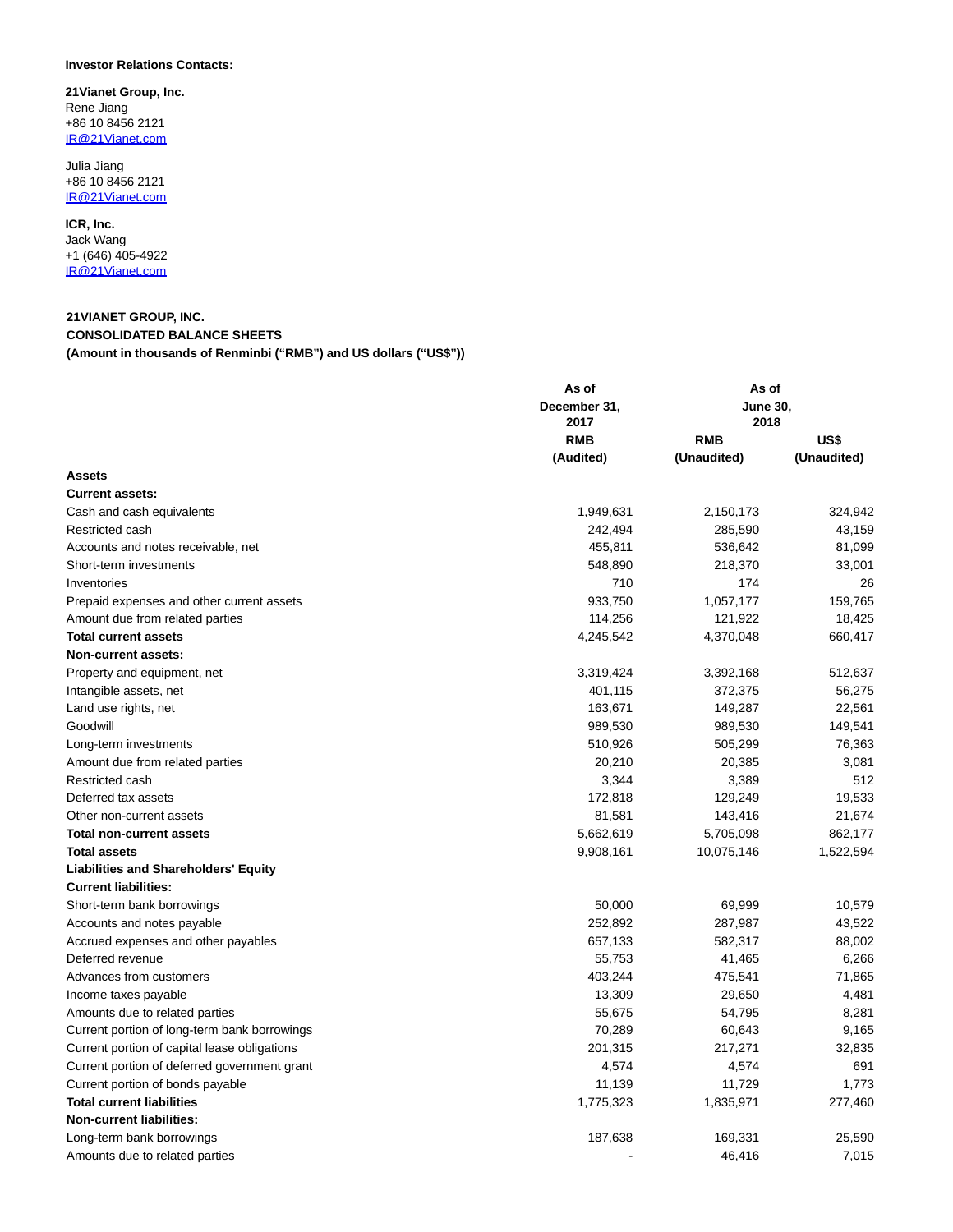| Unrecognized tax benefits                        | 16,511      | 22,322      | 3,373      |
|--------------------------------------------------|-------------|-------------|------------|
| Deferred tax liabilities                         | 190,873     | 184,829     | 27,932     |
| Non-current portion of capital lease obligations | 600,882     | 673,336     | 101,757    |
| Non-current portion of deferred government grant | 17,861      | 14,314      | 2,163      |
| Bonds payable                                    | 1,918,069   | 1,947,608   | 294,330    |
| Total non-current liabilities                    | 2,931,834   | 3,058,156   | 462,160    |
| Shareholders' equity                             |             |             |            |
| Treasury stock                                   | (337, 683)  | (337, 683)  | (51,032)   |
| Ordinary shares                                  | 46          | 46          |            |
| Additional paid-in capital                       | 8,980,407   | 9,004,633   | 1,360,813  |
| Accumulated other comprehensive loss             | (2,673)     | 17,854      | 2,698      |
| <b>Statutory reserves</b>                        | 38,736      | 39,441      | 5,960      |
| Accumulated deficit                              | (3,629,300) | (3,691,375) | (557, 854) |
| Total 21 Vianet Group, Inc. shareholders' equity | 5,049,533   | 5,032,916   | 760,592    |
| Noncontrolling interest                          | 151,471     | 148,103     | 22,382     |
| Total shareholders' equity                       | 5,201,004   | 5,181,019   | 782,974    |
|                                                  |             |             |            |

## **21VIANET GROUP, INC.**

## **CONSOLIDATED STATEMENTS OF OPERATIONS**

**(Amount in thousands of Renminbi ("RMB") and US dollars ("US\$") except for number of shares and per share data)**

|                                                                                   | Three months ended      |                   |            |                                                 | Six months ended                    |               |                         |  |
|-----------------------------------------------------------------------------------|-------------------------|-------------------|------------|-------------------------------------------------|-------------------------------------|---------------|-------------------------|--|
|                                                                                   | <b>June 30,</b><br>2017 | March 31,<br>2018 |            | <b>June 30,</b><br>2018                         | <b>June 30.</b><br>2017             |               | <b>June 30,</b><br>2018 |  |
|                                                                                   | <b>RMB</b>              | <b>RMB</b>        | <b>RMB</b> | US\$                                            | <b>RMB</b>                          | <b>RMB</b>    | US\$                    |  |
|                                                                                   |                         |                   |            | (Unaudited) (Unaudited) (Unaudited) (Unaudited) | (Unaudited) (Unaudited) (Unaudited) |               |                         |  |
| Net revenues                                                                      |                         |                   |            |                                                 |                                     |               |                         |  |
| Hosting and related services                                                      | 743,398                 | 800,765           | 828,317    | 125,178                                         | 1,450,109                           | 1,629,082     | 246,193                 |  |
| Managed network services                                                          | 135,281                 |                   |            |                                                 | 290,747                             |               |                         |  |
| Total net revenues                                                                | 878,679                 | 800,765           | 828,317    | 125,178                                         | 1,740,856                           | 1,629,082     | 246,193                 |  |
| Cost of revenues                                                                  | (690, 716)              | (572, 863)        | (598, 884) | (90, 506)                                       | (1,372,416)                         | (1, 171, 747) | (177,079)               |  |
| <b>Gross profit</b>                                                               | 187,963                 | 227,902           | 229,433    | 34,672                                          | 368,440                             | 457,335       | 69,114                  |  |
| <b>Operating expenses</b>                                                         |                         |                   |            |                                                 |                                     |               |                         |  |
| Sales and marketing                                                               | (70, 880)               | (41, 232)         | (41, 816)  | (6,319)                                         | (136, 712)                          | (83,048)      | (12, 551)               |  |
| Research and development                                                          | (43, 108)               | (22,030)          | (22, 163)  | (3,349)                                         | (81, 495)                           | (44, 193)     | (6,679)                 |  |
| General and administrative                                                        | (139, 113)              | (112, 340)        | (109, 091) | (16, 486)                                       | (274, 916)                          | (221, 431)    | (33, 463)               |  |
| (Allowance) reversal for doubtful debt                                            | (16, 449)               | 1,855             | 627        | 95                                              | (31, 914)                           | 2,482         | 375                     |  |
| Changes in the fair value of contingent purchase<br>consideration payable         | 1,032                   | 2,284             | (5, 494)   | (830)                                           | 3,899                               | (3,210)       | (485)                   |  |
| <b>Total operating expenses</b>                                                   | (268, 518)              | (171, 463)        | (177, 937) | (26, 889)                                       | (521, 138)                          | (349, 400)    | (52, 803)               |  |
| <b>Operating (loss) profit</b>                                                    | (80, 555)               | 56,439            | 51,496     | 7,783                                           | (152, 698)                          | 107,935       | 16,311                  |  |
| Interest income                                                                   | 7,188                   | 8,527             | 8,961      | 1,354                                           | 15,440                              | 17,488        | 2,643                   |  |
| Interest expense                                                                  | (40,033)                | (51, 542)         | (51, 328)  | (7, 757)                                        | (77,060)                            | (102, 870)    | (15, 546)               |  |
| Gain on deconsolidation of subsidiaries                                           |                         |                   | 4,843      | 732                                             | $\blacksquare$                      | 4,843         | 732                     |  |
| Other income                                                                      | 1,458                   | 22,161            | 20,386     | 3,081                                           | 6,284                               | 42,547        | 6,430                   |  |
| Other expense                                                                     | (2,636)                 | (1,526)           | (565)      | (85)                                            | (4, 198)                            | (2,091)       | (316)                   |  |
| Foreign exchange (loss) gain                                                      | (10, 372)               | 44,841            | (73,360)   | (11,086)                                        | (15, 853)                           | (28, 519)     | (4,310)                 |  |
| (Loss) gain before income taxes and gain<br>(loss) from equity method investments | (124, 950)              | 78,900            | (39, 567)  | (5,978)                                         | (228,085)                           | 39,333        | 5,944                   |  |
| Income tax (expenses) benefits                                                    | (1, 387)                | (34,080)          | (44, 305)  | (6,696)                                         | (17, 514)                           | (78, 385)     | (11, 846)               |  |
| Gain (loss) from equity method investments                                        | 7,080                   | (10,089)          | (11, 659)  | (1,762)                                         | 9,505                               | (21, 748)     | (3,287)                 |  |
| Net (loss) profit                                                                 | (119, 257)              | 34,731            | (95, 531)  | (14, 436)                                       | (236,094)                           | (60, 800)     | (9, 189)                |  |
| Net loss (profit) attributable to noncontrolling<br>interest                      | 22,444                  | (1,891)           | 1,321      | 200                                             | 39,487                              | (570)         | (86)                    |  |
| Net (loss) profit attributable to ordinary<br>shareholders                        | (96, 813)               | 32,840            | (94, 210)  | (14, 236)                                       | (196, 607)                          | (61, 370)     | (9,275)                 |  |

(Loss) profit per share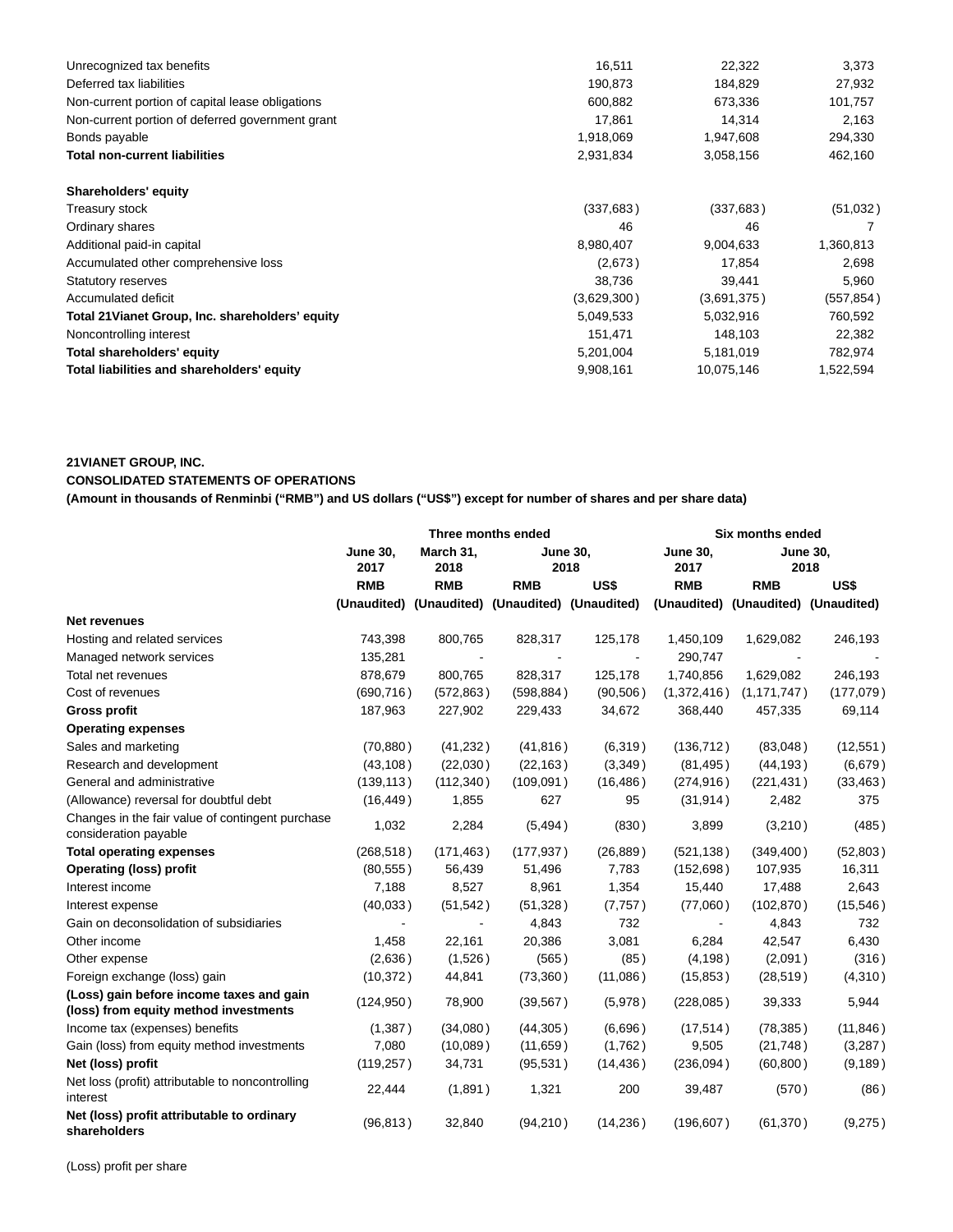| Basic                                                       | (0.18)      | 0.05 | (0.14)                              | (0.02) | (0.35)                              | (0.09) | (0.01) |
|-------------------------------------------------------------|-------------|------|-------------------------------------|--------|-------------------------------------|--------|--------|
| <b>Diluted</b>                                              | (0.18)      | 0.05 | (0.14)                              | (0.02) | (0.35)                              | (0.09) | (0.01) |
| Shares used in (loss) profit per share<br>computation       |             |      |                                     |        |                                     |        |        |
| Basic*                                                      | 670.534.467 |      | 672.741.909 675.062.068 675.062.068 |        | 674.556.313 673.908.526 673.908.526 |        |        |
| Diluted*                                                    | 670.534.467 |      | 677,158,404 675,062,068 675,062,068 |        | 674.556.313 673.908.526 673.908.526 |        |        |
| (Loss) profit per ADS (6 ordinary shares equal to<br>1 ADS) |             |      |                                     |        |                                     |        |        |
| Basic                                                       | (1.08)      | 0.30 | (0.84)                              | (0.12) | (2.10)                              | (0.54) | (0.06) |
| <b>Diluted</b>                                              | (1.08)      | 0.30 | (0.84)                              | (0.12) | (2.10)                              | (0.54) | (0.06) |

\* Shares used in (loss) profit per share/ADS computation were computed under weighted average method.

## **21VIANET GROUP, INC.**

**RECONCILIATIONS OF GAAP AND NON-GAAP RESULTS**

**(Amount in thousands of Renminbi ("RMB") and US dollars ("US\$"))**

|                                                                                 | Three months ended      |                             |            |                         | Six months ended        |            |                         |  |
|---------------------------------------------------------------------------------|-------------------------|-----------------------------|------------|-------------------------|-------------------------|------------|-------------------------|--|
|                                                                                 | <b>June 30.</b><br>2017 | <b>March</b><br>31,<br>2018 |            | <b>June 30,</b><br>2018 | <b>June 30.</b><br>2017 |            | <b>June 30,</b><br>2018 |  |
|                                                                                 | <b>RMB</b>              | <b>RMB</b>                  | <b>RMB</b> | US\$                    | <b>RMB</b>              | <b>RMB</b> | US\$                    |  |
| Gross profit                                                                    | 187,963                 | 227,902                     | 229,433    | 34,672                  | 368,440                 | 457,335    | 69,114                  |  |
| Plus: depreciation and amortization                                             | 147,905                 | 119,562                     | 134,282    | 20,293                  | 228,231                 | 253,844    | 38,362                  |  |
| Plus: share-based compensation expenses                                         | 42                      | 14                          | 293        | 44                      | (180)                   | 307        | 46                      |  |
| Adjusted cash gross profit                                                      | 335,910                 | 347,478                     | 364,008    | 55,009                  | 596,491                 | 711,486    | 107,522                 |  |
| Adjusted cash gross margin                                                      | 38.2%                   | 43.4%                       | 43.9%      | 43.9%                   | 34.3%                   | 43.7%      | 43.7%                   |  |
| Operating expenses                                                              | (268, 518)              | (171, 463)                  | (177, 937) | (26, 889)               | (521, 138)              | (349, 400) | (52, 803)               |  |
| Plus: share-based compensation expenses                                         | 11,563                  | 6,555                       | 10,547     | 1,594                   | 16,108                  | 17,102     | 2,585                   |  |
| Plus: changes in the fair value of contingent purchase consideration<br>payable | (1,032)                 | (2, 284)                    | 5,494      | 830                     | (3,899)                 | 3,210      | 485                     |  |
| <b>Adjusted operating expenses</b>                                              | (257, 987)              | (167, 192)                  | (161.896)  | (24, 465)               | (508, 929)              | (329,088)  | (49, 733)               |  |
| Operating (loss) profit                                                         | (80, 555)               | 56,439                      | 51,496     | 7,783                   | (152, 698)              | 107,935    | 16,311                  |  |
| Plus: depreciation and amortization                                             | 178,591                 | 135,290                     | 153,313    | 23,169                  | 349,544                 | 288,603    | 43,615                  |  |
| Plus: share-based compensation expenses                                         | 11,605                  | 6,569                       | 10,840     | 1,638                   | 15,928                  | 17,409     | 2,631                   |  |
| Plus: changes in the fair value of contingent purchase consideration<br>payable | (1,032)                 | (2, 284)                    | 5,494      | 830                     | (3,899)                 | 3,210      | 485                     |  |
| <b>Adjusted EBITDA</b>                                                          | 108,609                 | 196,014                     | 221,143    | 33,420                  | 208,875                 | 417,157    | 63,042                  |  |
| <b>Adjusted EBITDA margin</b>                                                   | 12.4%                   | 24.5%                       | 26.7%      | 26.7%                   | 12.0%                   | 25.6%      | 25.6%                   |  |

## **21VIANET GROUP, INC.**

**SUPPLEMENTARY DISCLOSURE FOR HOSTING AND RELATED SERVICES (Amount in thousands of Renminbi ("RMB") and US dollars ("US\$"))**

| Three months ended  |                      |            |                       | Six months ended                                                     |            |                                                                                                                                             |
|---------------------|----------------------|------------|-----------------------|----------------------------------------------------------------------|------------|---------------------------------------------------------------------------------------------------------------------------------------------|
| June<br>30.<br>2017 | March<br>31,<br>2018 |            |                       | <b>June 30.</b><br>2017                                              |            |                                                                                                                                             |
| <b>RMB</b>          | <b>RMB</b>           | <b>RMB</b> | US\$                  | <b>RMB</b>                                                           | <b>RMB</b> | US\$                                                                                                                                        |
| 743.398             | 800.765              |            |                       | 1.450.109                                                            | 1.629.082  | 246.193                                                                                                                                     |
| (522.024)           |                      |            |                       |                                                                      |            |                                                                                                                                             |
| 221.374             | 227.902              | 229,433    | 34.672                | 427.655                                                              | 457.335    | 69.114                                                                                                                                      |
| (44,980)            |                      |            |                       |                                                                      |            | (12, 551)                                                                                                                                   |
| (23, 884)           |                      |            | (3,349)               | (46,090)                                                             |            | (6,679)                                                                                                                                     |
|                     |                      |            | (41, 232)<br>(22,030) | <b>June 30.</b><br>2018<br>828.317 125.178<br>(41, 816)<br>(22, 163) | (6,319)    | <b>June 30,</b><br>2018<br>$(572,863)$ $(598,884)$ $(90,506)$ $(1,022,454)$ $(1,171,747)$ $(177,079)$<br>(78, 995)<br>(83,048)<br>(44, 193) |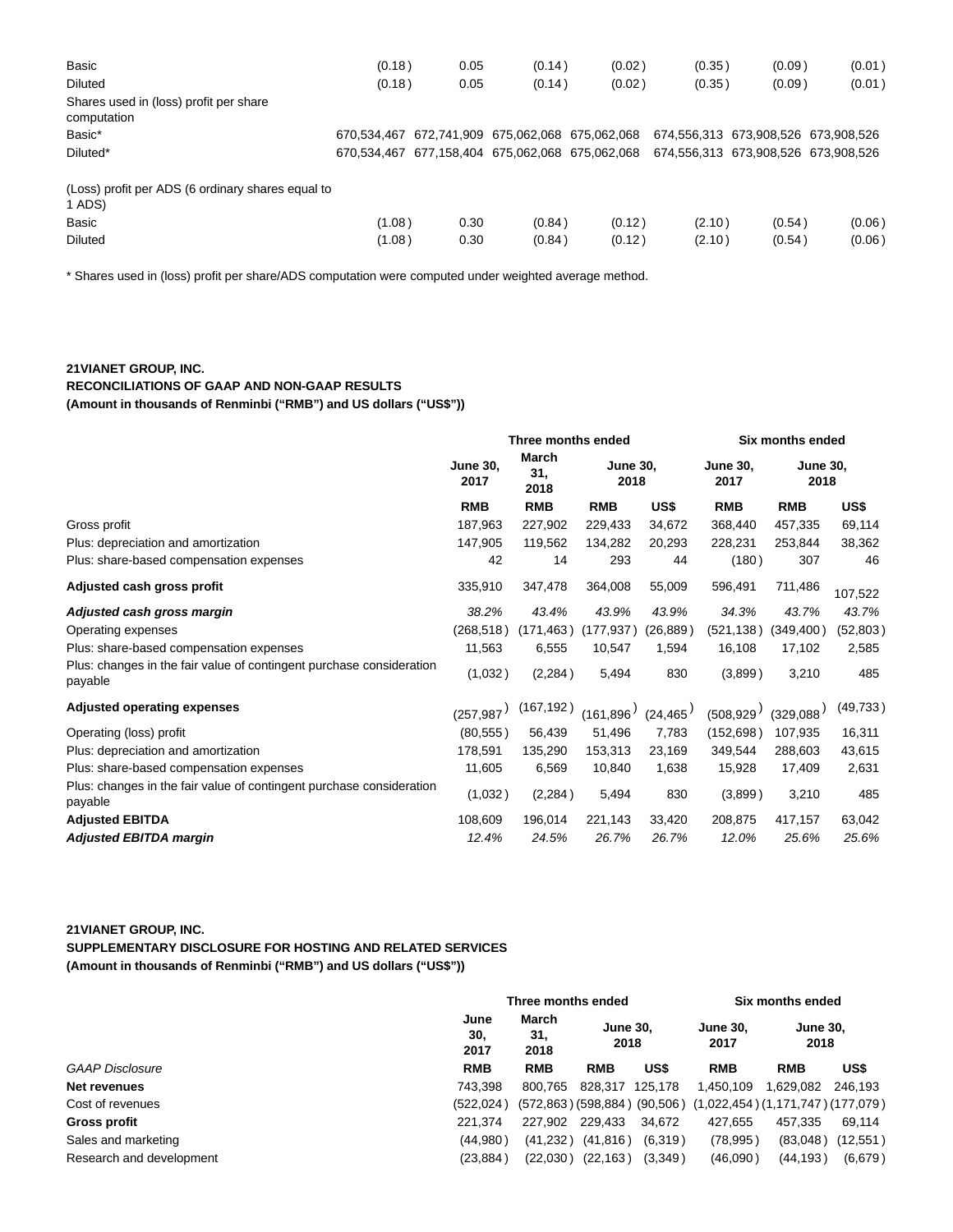| General and administrative                                                      | (104.825)  |          | (112,340)(109,091)(16,486)      |           | (203, 039) | (221, 431) | (33, 463) |
|---------------------------------------------------------------------------------|------------|----------|---------------------------------|-----------|------------|------------|-----------|
| (Allowance) reversal for doubtful debt                                          | (80)       | 1,855    | 627                             | 95        | (2,520)    | 2,482      | 375       |
| Changes in the fair value of contingent purchase consideration<br>payable       | 1,032      | 2,284    | (5, 494)                        | (830)     | 3,899      | (3,210)    | (485)     |
| <b>Total operating expenses</b>                                                 | (172, 737) |          | (171,463)(177,937)(26,889)      |           | (326, 745) | (349, 400) | (52, 803) |
| <b>Operating profit</b>                                                         | 48,637     | 56,439   | 51,496                          | 7,783     | 100,910    | 107,935    | 16,311    |
| Non-GAAP disclosure                                                             |            |          |                                 |           |            |            |           |
| Gross profit                                                                    | 221.374    | 227.902  | 229,433                         | 34.672    | 427,655    | 457,335    | 69,114    |
| Plus: depreciation and amortization                                             | 96.754     | 119.562  | 134.282                         | 20.293    | 184.900    | 253,844    | 38,362    |
| Plus: share-based compensation expenses                                         | 66         | 14       | 293                             | 44        | (72)       | 307        | 46        |
| Adjusted cash gross profit                                                      | 318,194    | 347.478  | 364.008                         | 55,009    | 612,483    | 711,486    | 107,522   |
| Adjusted cash gross margin                                                      | 42.8%      | 43.4%    | 43.9%                           | 43.9%     | 42.2%      | 43.7%      | 43.7%     |
| Operating expenses                                                              | (172, 737) |          | $(171, 463)$ $(177, 937)$       | (26, 889) | (326, 745) | (349,400)  | (52, 803) |
| Plus: share-based compensation expenses                                         | 13,769     | 6,555    | 10,547                          | 1,594     | 16,588     | 17,102     | 2,585     |
| Plus: changes in the fair value of contingent purchase consideration<br>payable | (1,032)    | (2, 284) | 5,494                           | 830       | (3,899)    | 3,210      | 485       |
| <b>Adjusted operating expenses</b>                                              | (160,000)  |          | $(167, 192)$ (161,896) (24,465) |           | (314, 056) | (329,088)  | (49, 733) |
| Operating profit                                                                | 48,637     | 56,439   | 51,496                          | 7,783     | 100,910    | 107,935    | 16,311    |
| Plus: depreciation and amortization                                             | 109,868    | 135,290  | 153,313                         | 23,169    | 210,500    | 288,603    | 43,615    |
| Plus: share-based compensation expenses                                         | 13,835     | 6,569    | 10,840                          | 1,638     | 16,516     | 17,409     | 2,631     |
| Plus: changes in the fair value of contingent purchase consideration<br>payable | (1,032)    | (2, 284) | 5,494                           | 830       | (3,899)    | 3,210      | 485       |
| <b>Adjusted EBITDA</b>                                                          | 171,308    | 196,014  | 221,143                         | 33,420    | 324,027    | 417,157    | 63,042    |
| <b>Adjusted EBITDA margin</b>                                                   | 23.0%      | 24.5%    | 26.7%                           | 26.7%     | 22.3%      | 25.6%      | 25.6%     |

## **21VIANET GROUP, INC.**

**CONDENSED CONSOLIDATED STATEMENT OF CASH FLOWS**

**(Amount in thousands of Renminbi ("RMB") and US dollars ("US\$"))**

|                                                                                                |                         | Three months ended |                         |             |
|------------------------------------------------------------------------------------------------|-------------------------|--------------------|-------------------------|-------------|
|                                                                                                | <b>June 30,</b><br>2017 | March 31.<br>2018  | <b>June 30,</b><br>2018 |             |
|                                                                                                | <b>RMB</b>              | <b>RMB</b>         | <b>RMB</b>              | US\$        |
|                                                                                                | (Unaudited)             | (Unaudited)        | (Unaudited)             | (Unaudited) |
| <b>CASH FLOWS FROM OPERATING ACTIVITIES</b>                                                    |                         |                    |                         |             |
| Net (loss) profit                                                                              | (119, 257)              | 34,731             | (95, 531)               | (14, 436)   |
| Adjustments to reconcile net (loss) profit to net cash generated<br>from operating activities: |                         |                    |                         |             |
| Depreciation and amortization                                                                  | 178,591                 | 135,290            | 153,313                 | 23,169      |
| Stock-based compensation expenses                                                              | 11,573                  | 6,569              | 10,840                  | 1,638       |
| <b>Others</b>                                                                                  | 9,226                   | (47, 256)          | 93,201                  | 14,085      |
| Changes in operating assets and liabilities                                                    |                         |                    |                         |             |
| Accounts and notes receivable                                                                  | 30,509                  | (49, 722)          | (29, 540)               | (4, 464)    |
| Prepaid expenses and other current assets                                                      | (82, 143)               | (92, 181)          | (14,088)                | (2, 129)    |
| Accounts and notes payable                                                                     | (5,560)                 | 40,243             | (4, 819)                | (728)       |
| Accrued expenses and other payables                                                            | 71,956                  | (25,300)           | 25,971                  | 3,925       |
| Deferred revenue                                                                               | (19, 417)               | (20, 505)          | 6,217                   | 940         |
| Advances from customers                                                                        | 36,406                  | 73,995             | (1,698)                 | (257)       |
| <b>Others</b>                                                                                  | (24, 723)               | 39,989             | (32, 468)               | (4,907)     |
| Net cash generated from operating activities                                                   | 87,161                  | 95,853             | 111,398                 | 16,836      |
| <b>CASH FLOWS FROM INVESTING ACTIVITIES</b>                                                    |                         |                    |                         |             |
| Purchases of property and equipment                                                            | (144, 092)              | (91,027)           | (91, 256)               | (13, 791)   |
| Purchases of intangible assets                                                                 | (5,466)                 | (1,887)            | (3,756)                 | (568)       |
| Payments for investments                                                                       | (36, 247)               | (14, 473)          | (39,098)                | (5,909)     |
| Payments for assets acquisition, net of cash acquired                                          | (10,000)                |                    |                         |             |
| Proceeds from other investing activities                                                       | 486,357                 | 26,654             | 357,302                 | 53,997      |
| Net cash generated from (used in) investing activities                                         | 290,552                 | (80, 733)          | 223,192                 | 33,729      |